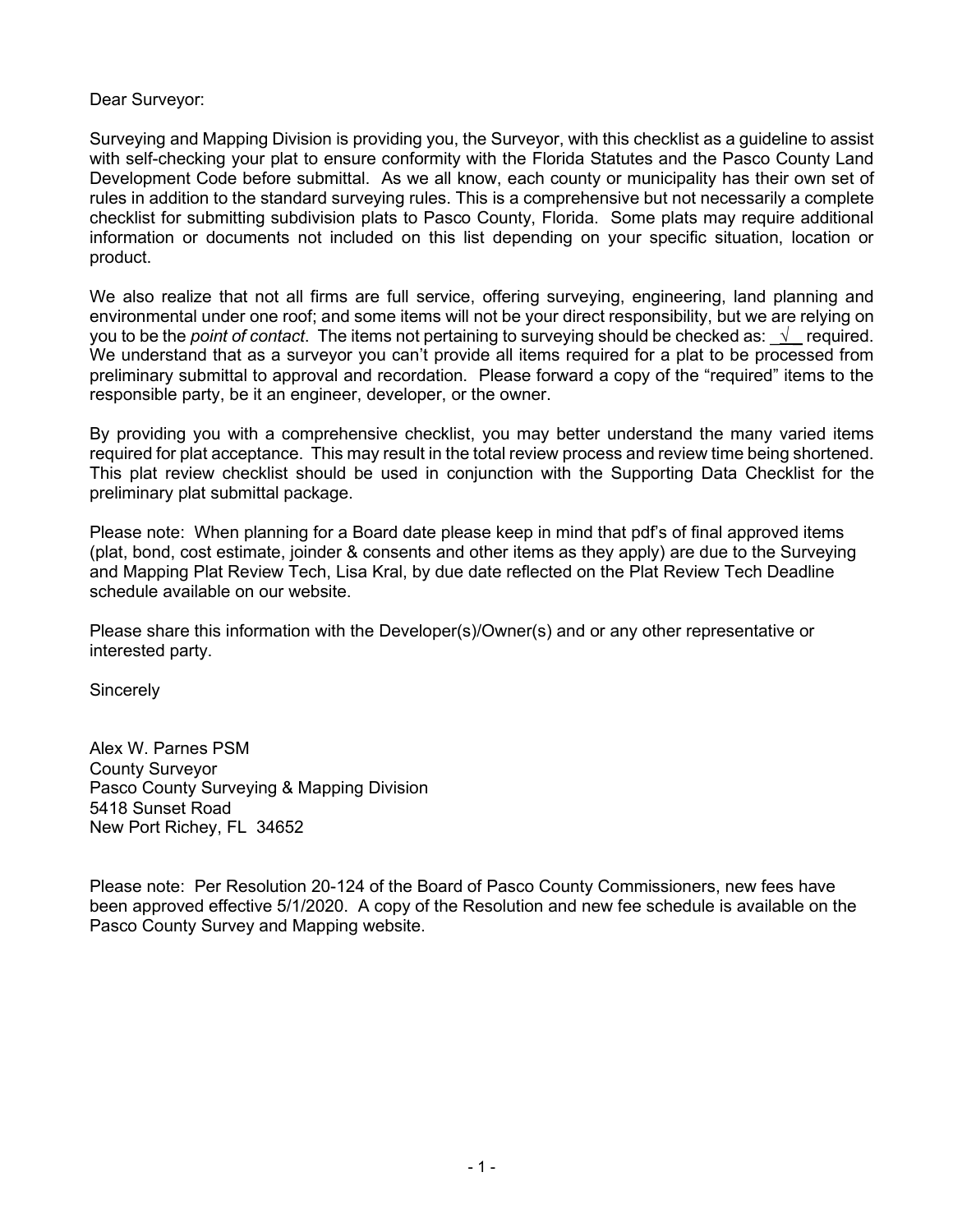#### **PASCO COUNTY, FLORIDA PLAT REVIEW CHECKLIST**

| <b>PLAT NAME:</b> THE RESERVE TO A RESERVE THE RESERVE TO A RESERVE THE RESERVE THE RESERVE TO A RESERVE THE RESERVE THAN A RESERVE THAN A RESERVE THAN A RESERVE THAN A RESERVE THAN A RESERVE THAN A RESERVE THAN A RESERVE THAN                                                                                  |                                                |  |  |  |  |  |
|---------------------------------------------------------------------------------------------------------------------------------------------------------------------------------------------------------------------------------------------------------------------------------------------------------------------|------------------------------------------------|--|--|--|--|--|
|                                                                                                                                                                                                                                                                                                                     |                                                |  |  |  |  |  |
|                                                                                                                                                                                                                                                                                                                     | <b>Section 1, Chapter 177 Florida Statutes</b> |  |  |  |  |  |
| 177.041                                                                                                                                                                                                                                                                                                             |                                                |  |  |  |  |  |
| (1) Boundary Survey. The Boundary Survey must be of the lands being platted and signed/sealed and<br>performed and prepared under the responsible direction and supervision of a Florida licensed Surveyor.<br>The plat and survey must be performed by and prepared by the same legal entity.<br>provided required |                                                |  |  |  |  |  |
| (2) Title Certification. Certification by a licensed Attorney of the lands described on the plat OR Property                                                                                                                                                                                                        |                                                |  |  |  |  |  |
| Information Report signed by a Title Company (see examples on page 15).<br>________ provided ______ required                                                                                                                                                                                                        |                                                |  |  |  |  |  |
| 177.051                                                                                                                                                                                                                                                                                                             |                                                |  |  |  |  |  |
| (1) Name of Subdivision. The "primary name" shall not be the same or so similar as to cause confusion<br>with the identity of the subdivision. Words such as "the", "replat' or "a" may not be the first word in the<br>primary name.                                                                               |                                                |  |  |  |  |  |
| provided <u>Lateral</u> required                                                                                                                                                                                                                                                                                    |                                                |  |  |  |  |  |
| (2) Replat of Subdivision. Any change in the plat shall be labeled as "replat", Not: "amended plat",<br>"revised plat," "corrected plat" or "resubdivision".                                                                                                                                                        |                                                |  |  |  |  |  |
|                                                                                                                                                                                                                                                                                                                     |                                                |  |  |  |  |  |
| 177.061<br>(1) Surveyor's Certification. The professional surveyor preparing the plat must state that the plat was<br>prepared under his/her direction and supervision and that the plat complies with all of the requirements                                                                                      |                                                |  |  |  |  |  |

of Florida Statutes Chapter 177, Part I. He must then sign and seal the plat. It must also contain the printed name and registration number of the surveyor below the statement along with printed name, address, and certificate of authorization number of the legal entity. A surveyor practicing independently must include his/her address.

\_\_\_\_ provided \_\_\_\_ required

# *SURVEYOR'S CERTIFICATE*

*The undersigned, being currently licensed by the State of Florida as a Professional Surveyor and Mapper, does hereby certify that this plat was prepared under my direction and supervision, and said plat complies with all survey requirements of Chapter 177, Florida Statutes, Part I.*

*Signed and Sealed this \_\_\_\_ day of \_\_\_\_\_\_\_\_\_\_\_\_\_\_, 20\_\_\_.*

*\_\_\_\_\_\_\_\_\_\_\_\_(SIGNATURE)\_\_\_\_\_\_\_\_\_\_\_\_\_\_\_\_\_\_*

*\_\_\_\_(PRINTED NAME)\_\_\_\_\_\_\_*

*Florida Professional Surveyor and Mapper No. \_\_\_\_ Certificate of Authorization No. \_\_\_\_*

*Note: Professional Land Surveyor or Registered Land Surveyor may be substituted for Professional Surveyor and Mapper should either apply.*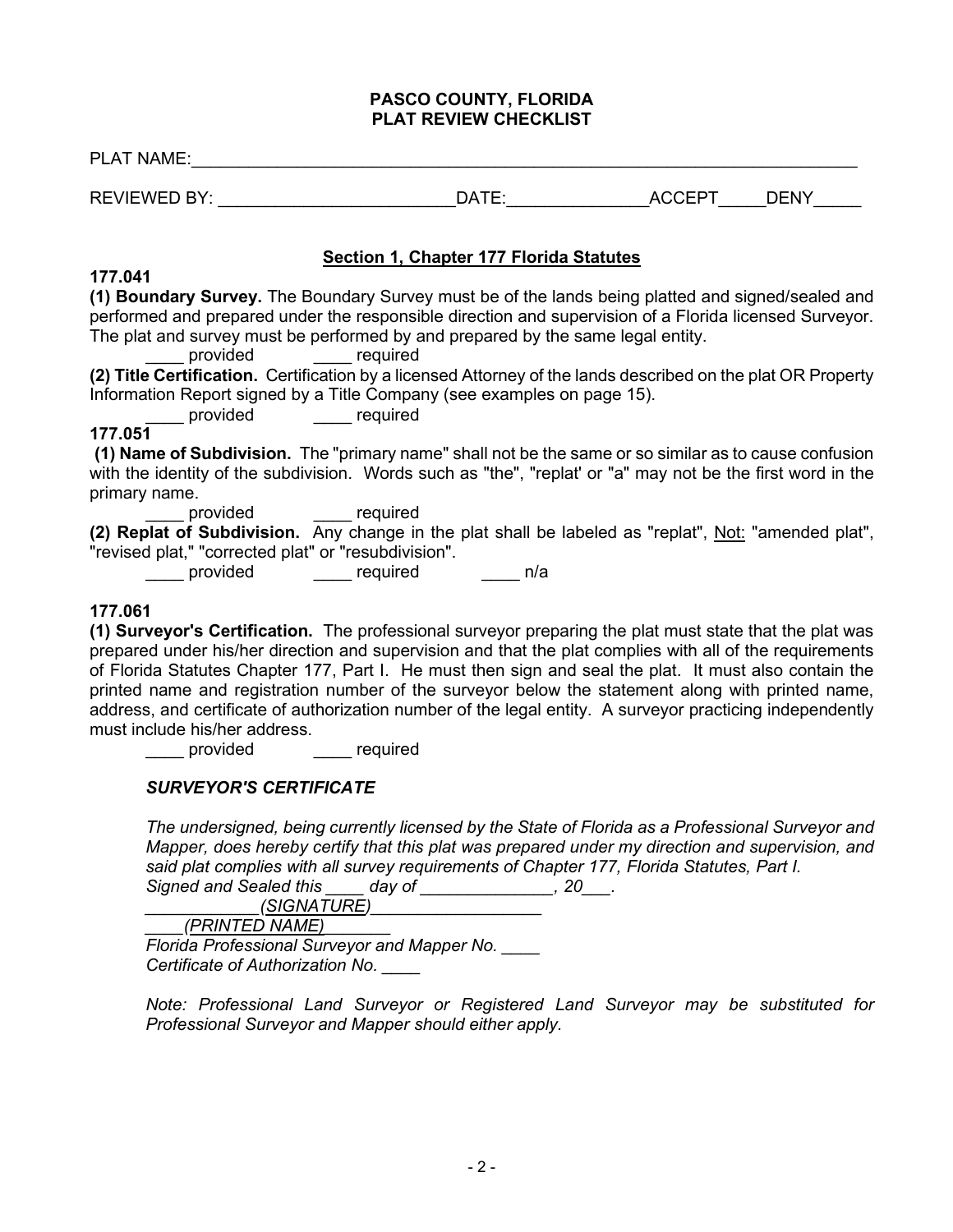### **177.071**

**(1) Approval of Plat by Governing Bodies, (BCC):** Before the plat is recorded, the governing body must approve it. When a plat lies within more than one governing body, multiple plats must be prepared and each has the exclusive jurisdiction to approve within its boundaries, unless one municipality concedes jurisdiction to the other.

provided expression required

### *CERTIFICATE OF APPROVAL BY THE BOARD OF COUNTY COMMISSIONERS*

*This is to certify that on this the \_\_\_\_ day of \_\_\_\_\_\_\_\_\_\_\_\_\_\_, \_\_\_\_, the foregoing plat was approved to be recorded by the Board of County Commissioners of Pasco County, Florida.*

> *\_\_\_\_\_\_\_\_\_\_\_\_\_\_\_\_\_\_\_\_\_\_\_\_\_\_\_\_\_\_\_\_\_\_\_\_\_\_\_ Chairman of the Board of County Commissioners*

#### **177.081**

**(1) Review by Professional Surveyor:** Certification by the reviewer must appear on the plat.

provided example required

**(2) Dedication must be Executed:** The dedication must be executed by all persons, corporations, or entities. All mortgagees having a record interest in the plat shall join in and ratify the plat and consent to any dedications and/or conveyances.

\_\_\_\_ provided \_\_\_\_ required

*OWNER: \_\_\_\_\_(COMPANY NAME)\_\_\_\_\_* 

*\_\_\_\_\_\_\_\_\_\_(SIGNATURE)\_\_\_\_\_\_\_\_\_\_\_ (OFFICER) (TYPED or PRINTED NAME)* 

 *(TYPED or PRINTED NAME) (TYPED or PRINTED NAME)*

*Witness \_\_\_\_\_\_\_\_\_\_\_\_\_\_\_\_\_\_\_\_\_\_\_\_\_ Witness \_\_\_\_\_\_\_\_\_\_\_\_\_\_\_\_\_\_\_\_\_\_\_\_\_*

# *MORTGAGEE: CONSENT TO DEDICATION*

*(Bank) as Mortgagee under a certain mortgage dated \_\_\_\_\_\_\_ recorded in Official Record Book \_\_\_\_\_, Page \_\_\_\_\_ of the public records of Pasco County, Florida, hereby consents to and joins in the recording of this instrument and the dedications and conveyances shown hereon.*

|         | (SIGNATURE)                       |          |     |         |                         |
|---------|-----------------------------------|----------|-----|---------|-------------------------|
|         | (OFFICER) (TYPED or PRINTED NAME) |          |     |         |                         |
| Witness |                                   |          |     | Witness |                         |
|         | (TYPED or PRINTED NAME)           |          |     |         | (TYPED or PRINTED NAME) |
|         | provided                          | required | n/a |         |                         |

**(3) Dedication to the Public:** All streets, easements, rights-of-way and public areas shown on the plat,

unless otherwise stated, shall be deemed to be dedicated to the public.<br>provided \_\_\_\_\_\_\_ required n/a \_\_\_\_\_ required \_\_\_\_ n/a

# **177.091**

**(1) Original Drawing:** Must be made with black permanent ink on a stable base film 0.003 inches thick, a photographic copy must be submitted with the original.

provided required h/a

**(2) Sheet Size:** The plat shall be submitted using sheets 24" x 36". Each sheet shall have a marginal line completely around each sheet having a 3-inch margin on the left side for binding purposes and a  $\frac{1}{2}$ inch margin on each of the other three sides. To provide ample space to write in the recording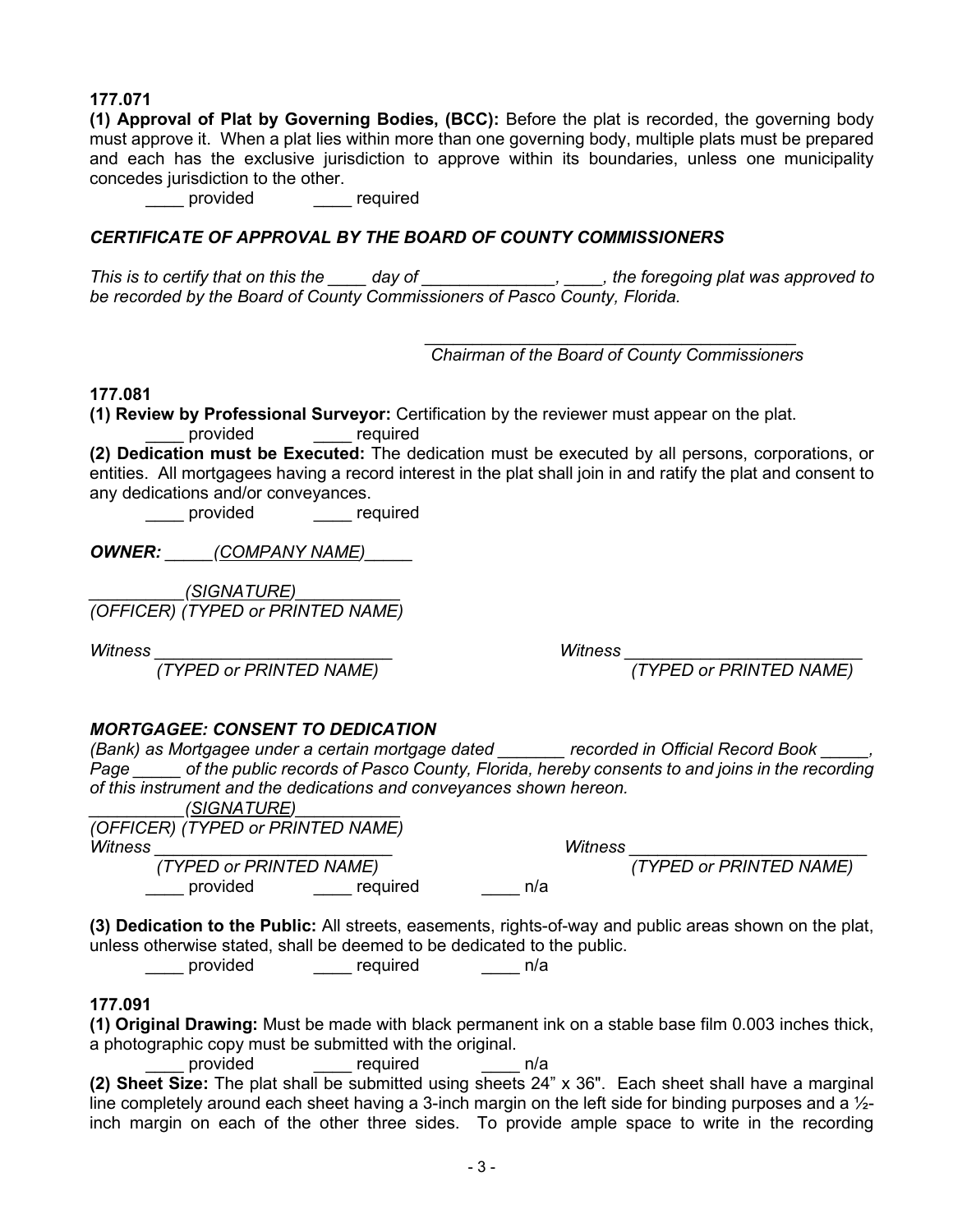information, a box 1-inch by 3-inches (1" x 3") shall be placed within the upper right marginal line. Nothing is to be placed outside the margin lines.

provided required

**(3) Index or Key Map and Match Lines:** When more than one sheet is used, an index or key map shall be included and each sheet must show the sheet number and the total number of sheets. The use of clearly labeled match lines of a distinct and unique line type shall be used.

provided required n/a

**(4) Letter size and Scale:** The minimum scale for plats with lots having an area of less than one acre will be 1" = 50'. Approved townhouse plats with lot widths of 25 feet or less will be required to have a scale of  $1'' = 40'$ . The scale for acreage lots shall be no less than  $1'' = 100'$ . On all plats the minimum text size will be no less than 0.08 times the scale.

\_\_\_\_ provided \_\_\_\_ required

**(5) Name of Plat:** The name of the plat shall be shown in bold block letters. The name of the subdivision, professional surveyor, or legal entity along with the mailing address must be shown on each sheet.

provided required

**(6) North Arrow:** A prominent north arrow shall be shown on each map sheet. The bearing reference shall be clearly stated and referenced to some well-established and monumented line.

provided required

**(7) Permanent Reference Monuments** (**PRMs):** Must be set (or found) at each corner or change in direction and may not be more than 1,400 feet apart. When inaccessible, an offset may be set within the plat boundary. The PRMs shall be shown on the plat by a symbol or designation. PRMs must be set prior to the approval of the plat.

\_\_\_\_\_ provided \_\_\_\_\_ required

**(8) Permanent Control Points** (**PCPs**)**:** Shall be set on the centerline of the right-of-way at the intersection and terminus of all streets, change in direction, and no more than 1,000 feet apart. The PCPs must be set prior to expiration of the bond.

provided required n/a

**(9) Corner Monuments:** A monument shall be set at all lot corners, points of intersection and changes of direction of lines which do not require a PRM or PCP. The monuments must be set prior to the expiration of the bond.

example provided and the required and provided and  $\sim$  n/a

**(10) Section, Township, and Range (STR):** Shall appear immediately under the name of the plat on each sheet, along with the name of the county and state.

provided required

**(11) Description:** The description must be so complete that from it, without reference to the plat, the starting point and boundary can be determined.

provided required

**(12) Dedications and Approvals by ss. 177.071 and 177.081:** The certifications required therein by the Board of County Commissioners, County Surveyor, Owner and Mortgagee's signature must appear on the plat.

provided equired

**(13). Clerk of the Circuit Court:** The certificate and signature by the Clerk must appear on the plat. provided required

# *CERTIFICATE OF THE CLERK OF CIRCUIT COURT*

*I hereby certify that the foregoing plat has been filed in the Public Records of Pasco County, Florida on this the \_\_\_ day of \_\_\_\_\_\_\_\_\_\_\_\_\_, \_\_\_\_, in Plat Book \_\_\_\_, Page(s) \_\_\_\_\_\_\_\_\_\_\_\_\_\_\_\_\_\_.*

#### *\_\_\_\_\_\_\_\_\_\_\_\_\_\_\_\_\_\_\_\_\_\_\_\_\_\_\_\_\_\_\_\_\_\_\_\_\_\_\_\_\_\_\_\_\_ Nikki Alvarez-Sowles, Esq., Clerk and Comptroller*

**(14). Section and Quarter-Section Lines:** All section and quarter section lines occurring within the subdivision shall be shown with words and figures.<br>provided required

\_\_\_\_\_ required \_\_\_\_ n/a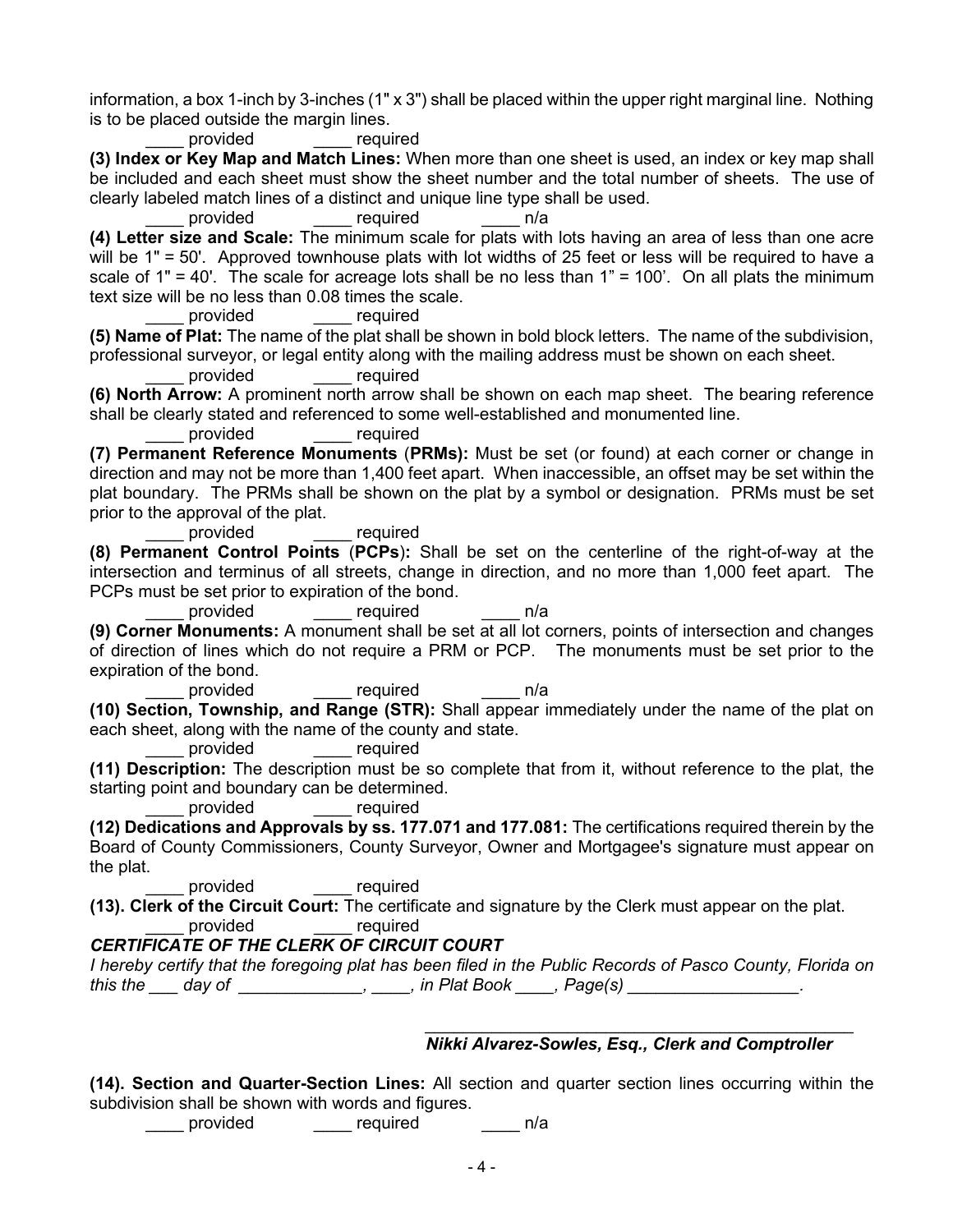**(15) Names of Streets:** The location, width, and names of all streets, waterways, or other rights-of-way shall be shown, as approved by the County. All street names must be approved prior to platting. The suffixes may be selected at a later date using the approved suffix list provided by the Street Addressing Department.

provided required n/a **(16) Easements:** Location and width of proposed easements and existing easements identified in the title opinion or property information report required by s. 177.041(2) shall be shown on the plat or in the notes or legend, and their intended use shall be clearly stated. Where easements are not coincident with property lines, they must be labeled with bearings and distances and tied to the principal lot, tract, or right-of-way.

provided required n/a **(17) Contiguous Properties:** All contiguous properties shall be identified by subdivision name, Plat Book and Page, or if unplatted, so designated. If it is a replat, it must be so stated in the subtitle along with the name of the subdivision being replatted and the recording reference. The most current abutting recorded instrument or recorded plat either known by the surveyor and mapper or furnished to the surveyor and mapper.

\_\_\_\_ provided \_\_\_\_ required

**(18) Lot and Block Numbering:** All lots shall be progressively numbered, or progressively in each block, and the blocks progressively numbered or lettered. The blocks may be consecutive throughout several additions. Pasco County also requires that the lot and tract identification not only be progressive but consecutive also.

provided required n/a **(19) Survey Data:** Sufficient data shall be shown to describe the bounds of every lot, block, street and all other areas on the plat. Irregular boundaries shall be enclosed by a witness line showing complete data.

provided required n/a **(20) Curvilinear Lot Lines:** Curvilinear lines shall show radii, arc distance, and central angles. Radial lines will be so designated and the direction of nonradial lines shall be indicated.

provided required n/a **(21) Angle, Bearing or Azimuth:** Sufficient data shall be shown on all lines, and all bearings, angles, and azimuths shall be shown to the nearest second.

provided required

**(22) Street Centerlines:** The centerlines shall be shown on non-curved lines with distances and bearings, angles, or azimuths; on curved lines with arc distance, central angle and radii together with chord and chord bearing.

required **n/a** 

**(23) Park and Recreation Tracts:** Such parcels shall be so designated.

provided required n/a

**(24) "Not a Part of this Plat":** All interior parcels not a part of the plat must be clearly indicated and labeled.

provided \_\_\_\_\_ required \_\_\_\_ n/a

**(25) Stated Purpose of all Areas:** All dedicated areas must have the purpose clearly stated.

provided required n/a

**(26) Curve Table:** When a curve table is used it must appear on the sheet to which it applies.

provided equired

**(27) "NOTICE":** A note shall be placed on the plat stating: "NOTICE: This plat, as recorded in its graphic form, is the official depiction of the subdivided lands described herein and will in no circumstances be supplanted in authority by any other graphic or digital form of the plat. There may be additional restrictions that are not recorded on this plat that may be found in the public records of this county.

\_\_\_\_ provided \_\_\_\_ required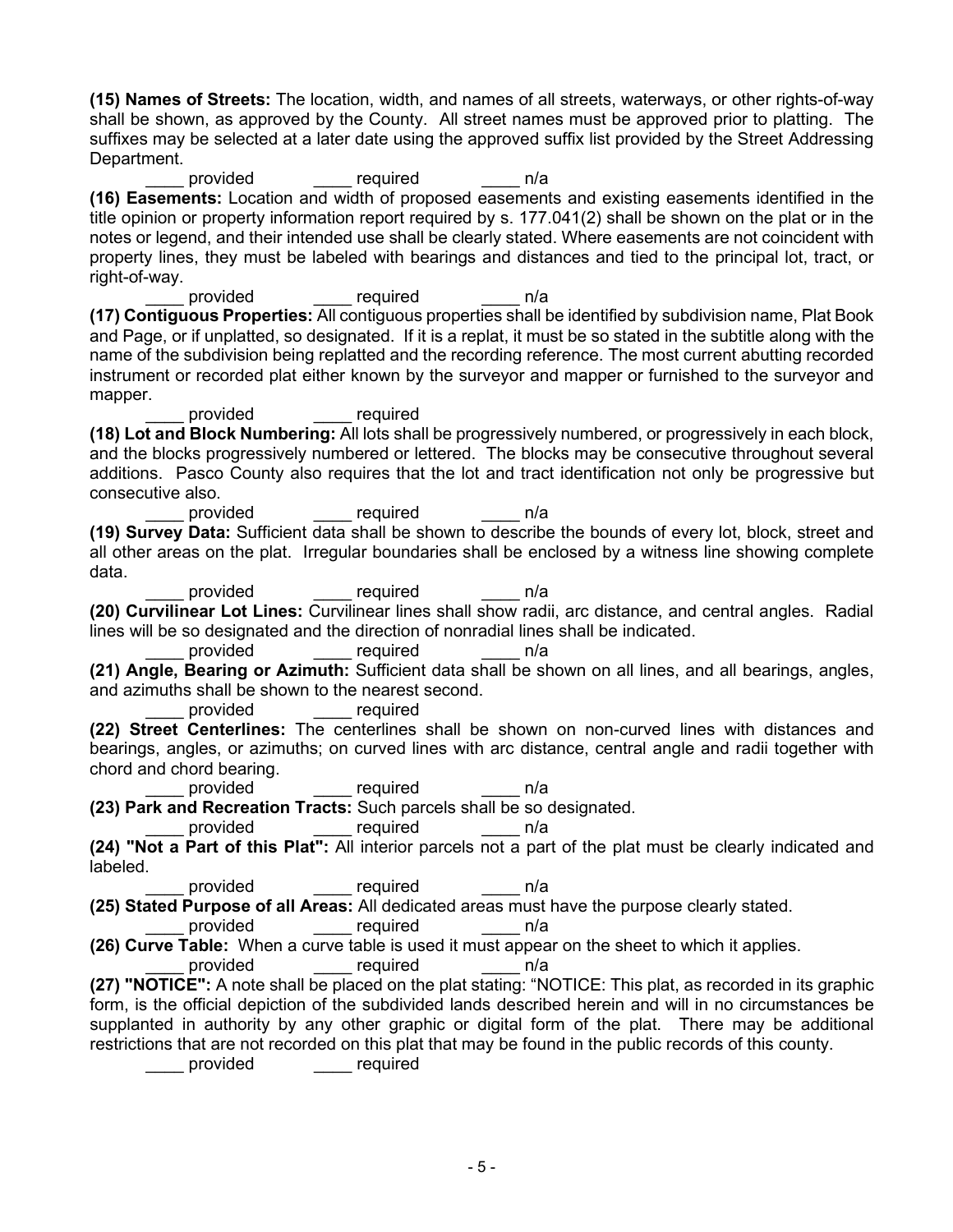**(28) Cable Television Services: There shall be a note that** all platted utility easements shall provide for construction, installation, maintenance and operation of cable television services, provided no such service interferes with the facilities of electric, telephone, gas or other public utility (FS177.091).

provided required n/a

**(29) Legend:** A legend for all symbols and abbreviations shall be shown. Delete all unused items from the Legend and show all abbreviations or symbols not already shown in the Legend.

provided \_\_\_\_\_ required \_\_\_\_\_ n/a

### **177.507**

**(1) Certified Corner Record (CCR:** A current CCR for the Section Corner(s) shown or recovered by this plat. It will be necessary to file a new CCR. with the Department of Environmental Protection if the found monument is not substantially as described or the CCR. does not have State Plane Coordinates Shown.<br>required n/a

\_\_\_\_\_ required \_\_\_\_ n/a

### **Section 2, Land Development Code, Ordinances and Rules**

### **522.4**

**(8) Private Open Spaces.** Such spaces shall be accepted and maintained by the Homeowners' / Merchants' Association or the Community Development District.

provided required n/a

# **700.7 Standards**

(B) Corner Lots. Each corner lot shall be at least ten (10) feet greater in width than the minimum required for interior lots.

provided \_\_\_\_\_ required \_\_\_\_ n/a

(C) Access: Each residential lot shall have a minimum frontage along the access street right-of-way or easement line of twenty-five (25) feet. This requirement shall not be constructed to prohibit private streets within developments. The subdivision shall be so designed that remnants and landlocked areas shall not be created, which do not have access by right-of-way easement. No lot shall be created without deficient legal access. All subdivisions shall have access to a street public or private. Access by easement is prohibited except for Minor Rural Subdivisions and internal access for "Common Plan of Development" nonresidential subdivision.

\_\_\_\_ provided \_\_\_\_ required \_\_\_\_ n/a

(E) Double Frontage Lots. Double frontage lots shall be approved only to separate a development from arterial, collector, and/or major local roads, or to overcome disadvantages of topography and orientation. Where double frontage lots are created, they shall all front away from the arterial, collector, and/or major local roads. The rear of the lots shall be buffered from the abutting roadway in accordance with this Code, access rights shall be dedicated to the County, and a noningress/egress easement shall be recorded on the plat. A note stating "vehicular access rights dedicated to Pasco County" shall be lettered along the right-of-way line of the plat adjacent to the lots affected. A noningress/egress easement shall be recorded on the plat.<br>provided

required **n/a** (F) Block Length. The length of blocks shall not exceed 1,760 feet, unless approved. provided equired n/a

**(CAO 08-0016) Maintained Right of Way Map.** As such time as a parcel or combination of parcels are to be subdivided into lots for sale to individual lot owners, and during the preparation of a plat, the roadway abutting said plat or providing access to same shall be required to have legal access to a street dedicated to and accepted by the Board of County Commissioners or shall be shown on a legally recorded subdivision plat.

The purpose of such legal access shall be to ensure to the individual lot owners of said plat the right of ingress and egress from said platted lots, and the extent of legal access.

Should the plat not have legal access to a dedicated and accepted roadway, the owner(s) of the lands shown on the intended plat shall be required to provide a Maintained Right-of-Way map pursuant to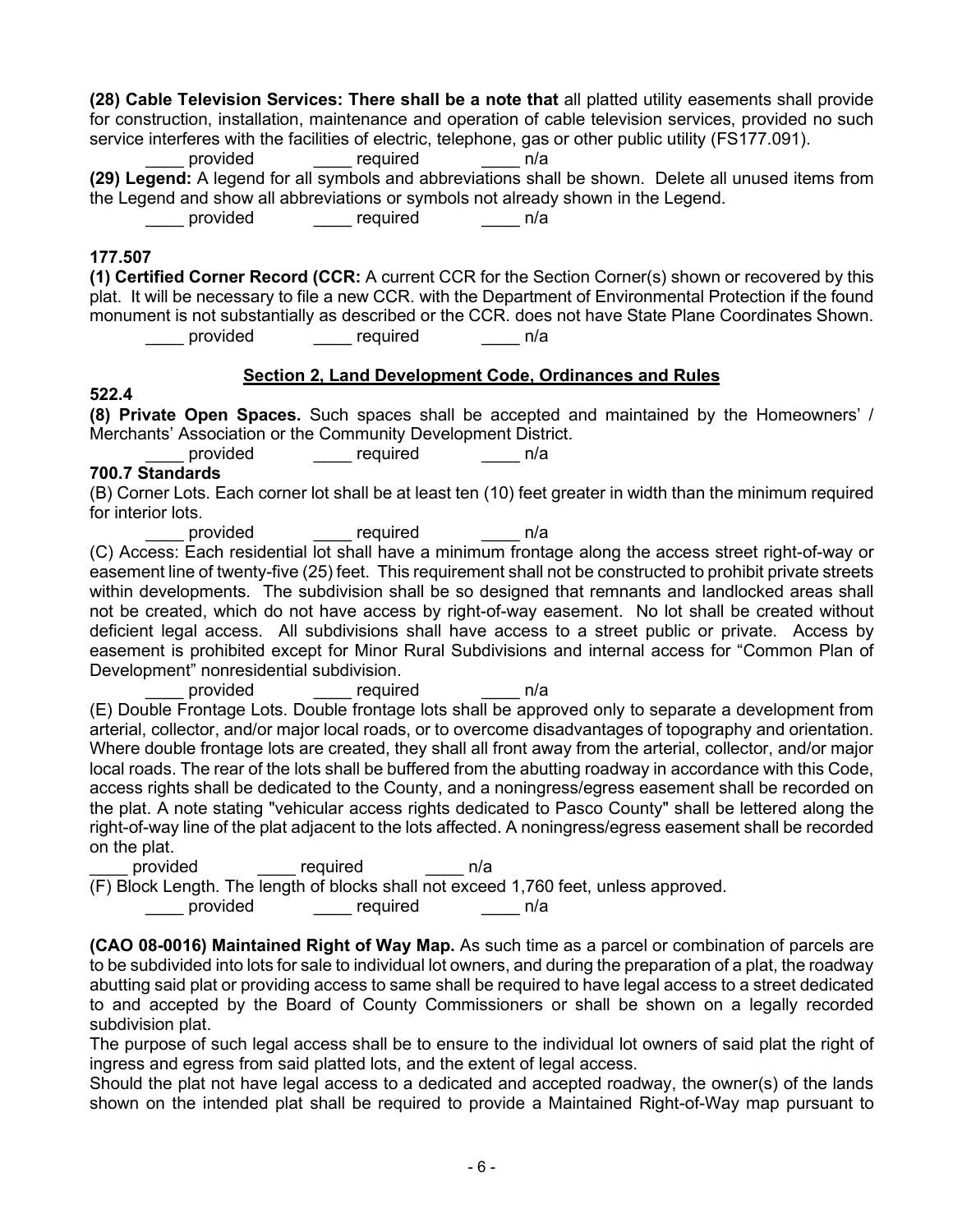chapter 95.361 of the Florida Statutes and approved by the County Surveyor, the Board of County Commissioners and recorded with the Clerk of the Circuit Court of Pasco County, Florida.

provided equired n/a

#### **700.9 Platting**

**(B)(5) Benchmarks and Report**. Pasco County requires a minimum of two (2) permanent benchmarks referenced to NAVD 1988. If plans were prepared using NGVD 1929, The benchmarks shall reference NGVD 1929 and be cross-referenced to NaVD 1988. The Benchmark Report shall show the Plat Benchmark data and the Original Benchmark data which shall consist of mark identification, description, location and elevation. The Benchmarks shall consist of a metal disk in a concrete structure such as a catch basin, curb or other permanent place within a public area or other location to be designated by the County Surveyor.

**NOTE**: The Benchmark Report shall be submitted prior to plat approval for subdivisions being platted Construction Complete or prior to bond/guarantee release for subdivisions being platted with a Performance Guarantee.

example of the contract of the provided and  $\frac{1}{2}$  required and  $\frac{1}{2}$  n/a

#### **700.11 Dedication**

**(C) Water and Sewer** Mandatory dedication of water and sewer facilities shall be limited to those developers connecting into or utilizing the County's utility system.

\_\_\_\_\_ provided \_\_\_\_\_ required \_\_\_\_\_ n/a

#### **902.2**

**(M)(6) Offsite Easements.** When facilities are not within a previously recorded easement, the owner/developer shall provide an easement for such utility. The easement shall contain a sketch and description certified by a registered surveyor and executed by the owner of said lands. An executed easement is required when the land(s) to which the easement encumbers is/are owned by the developer. A recorded easement is required when the land(s) to which the easement encumbers is/are owned by others. Note: Although this ordinance references drainage facilities specifically, it shall also apply to sanitary, water, force main and other utility services as required.

| Drainage | Water    | Sanitary | )ther |
|----------|----------|----------|-------|
| provided | required | n/a      |       |

#### **905.2 Landscaping and Buffering**

**(4)(a) Buffer Easement.** Lot lines shall be screened from collector or arterial rights-of-way with a minimum of a buffer 5 feet in width as set forth in table 905.2-E.

provided required n/a

**(C)(1)(a) Clear Site Triangle (CST):** Where a vehicular access way intersects a public roadway or where two public roads intersect a CST is required.

\_\_\_\_\_ provided \_\_\_\_\_ required \_\_\_\_\_ n/a

#### **1302**

#### **(D)(1) 55+ Communities**

One of the requirements in Section 1302.D.1. is for the County to be informed at the time of platting that the proposed development will be a 55+ community. Plat Submittals would require a copy of the recorded Covenants and Restrictions for said community and be reviewed to determine if the language of Form 1302.1-A of the LDC was correctly incorporated therein.

provided equired n/a

# **Section 3, Developer Requirements**

**(1) Filing Fee.** Made payable to the Clerk of the Circuit Court, \$30 - 1st page, \$15 each additional page. \_\_\_\_ provided \_\_\_\_ required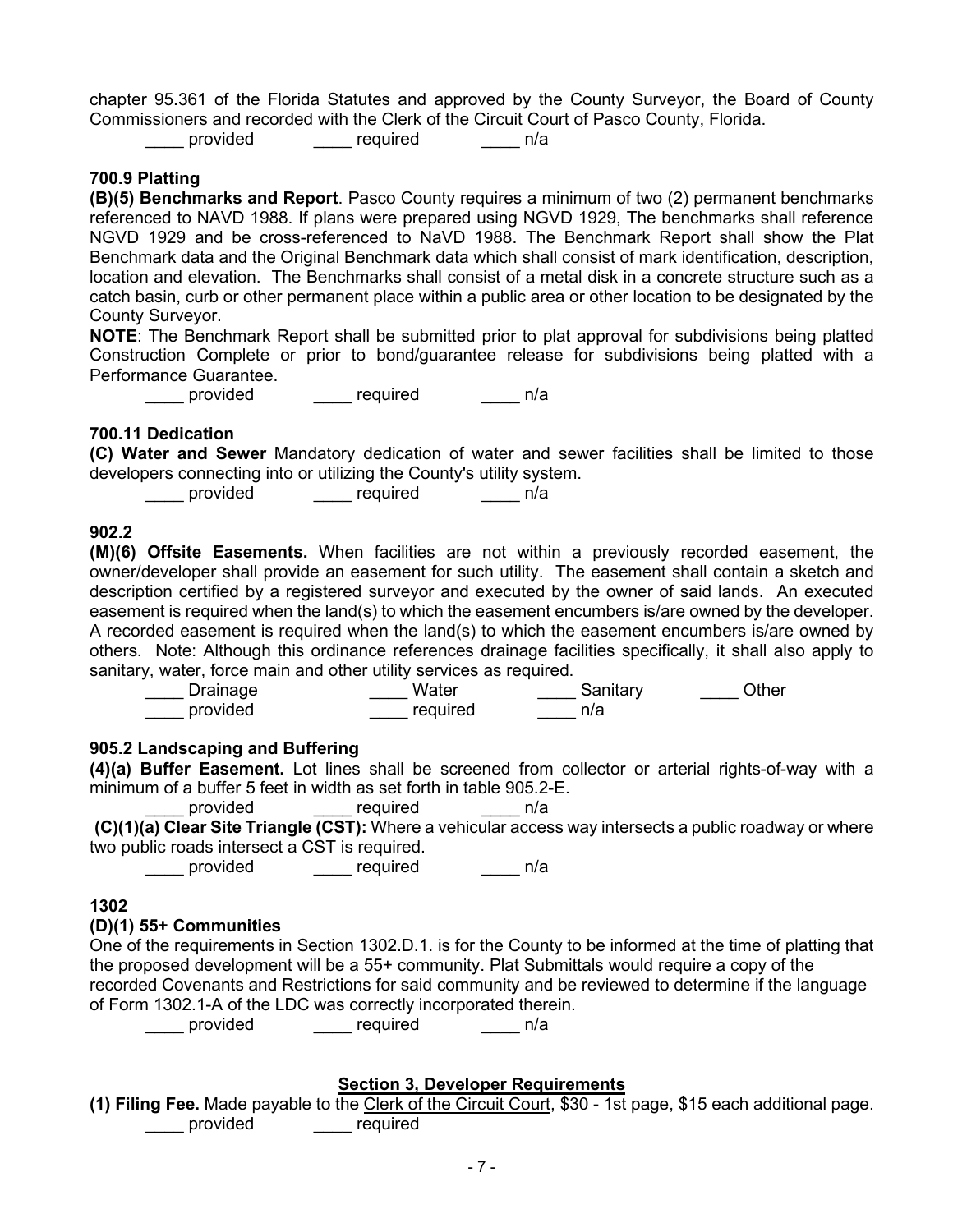**(2) Cost Estimate.** Must be approved and counter-signed by Pasco County Engineering Inspections.

required n/a

**(3) Completion of Improvements Guarantee.** Ordinance 07-13, adopted 6/19/07, the guarantee may take one of the following forms:

a) Performance or Maintenance Bond (Surety).

b) lrrevocable Letter of Credit (LOC).

c) Escrow Agreement.

d) \_\_\_\_\_ Cash bond in the form of a certified cashier's check or money order.

e) A Community Development District organized and existing pursuant to Florida Statues

Ch. 190 may submit an agreement for the certification, restriction and assurance of funds (COF). The COF shall be accompanied with a resolution by said district for said funds and an engineer's certification letter.

NOTE: Bond & Letter of Credit need to be submitted at least 3 days prior to Plat Tech's deadline to ensure they have ample time to review and obtain Risk approval. We recommend that you submit the fully executed LOC/Bond as soon as possible for review. Please forward the original to the Plat Review Technician.

provided required n/a

**(4) Engineer's Certification of Completion.** Projects being submitted as Construction Complete or Without Maintenance should submit an Engineer's Certification to Pasco County Engineering Inspection for approval instead of the options shown in (3) above. Once the project is deemed acceptable, a Certificate of Completion will be issued by the County.

provided required n/a

**Note.** Please be aware of the following:

a) The plat name, section, township and range shown on the guarantee or engineer's certification must be exactly the same as shown on the plat.

b) The printed name and title of the executing parties shall appear below their signatures or the surety will be unaccepted and returned. All signatures must be notarized.

**Note: Please make sure that the notary stamp and signature are legible. If they are not, the Clerk's Office may not record your plat.**

c) Pasco County will no longer require that surety bonds be counter-signed by a Florida agent. However, the agent issuing the bond must be a Florida licensed non-resident.

d) Letters of Credit must to be drawn on a west central Florida bank (100 mile radius of Pasco County) made payable to Pasco County for a term of 18 months, signed by a Vice President or President, and all signatures notarized.

provided provided required n/a

# **Section 4, County Survey Requirements**

**(1) Pasco County Primary Horizontal Control Network:** If a Pasco County PHCN GPS point is located within the boundary of the site or within 50 feet of the same, the point shall be re-established using GPS methods and "Blue Booked" prior to the issuance of any Building Permits or the recording of any plat. Proof of the said Blue Booking shall be submitted to the County Surveyor prior to the issuance of the said permit or the recording of the said plat. If it is discovered that the said point has been destroyed by construction, then the owner(s) / developer(s) of the land will be responsible for payment to Pasco County in the amount of \$5,000.00 each.

provided required n/a

**(2) Title Commitment:** The Boundary Survey shall be prepared with the benefit of a title commitment. It must show any and all encumbrances of record. The agency, file number and date of the title commitment shall be shown in the survey notes or survey report.

provided required n/a

**(3) Bearing Reference:** The bearings shown in the description and on the survey map must be grid and based on state plane coordinate values as required by Pasco County Ordinance 06-03, adopted by the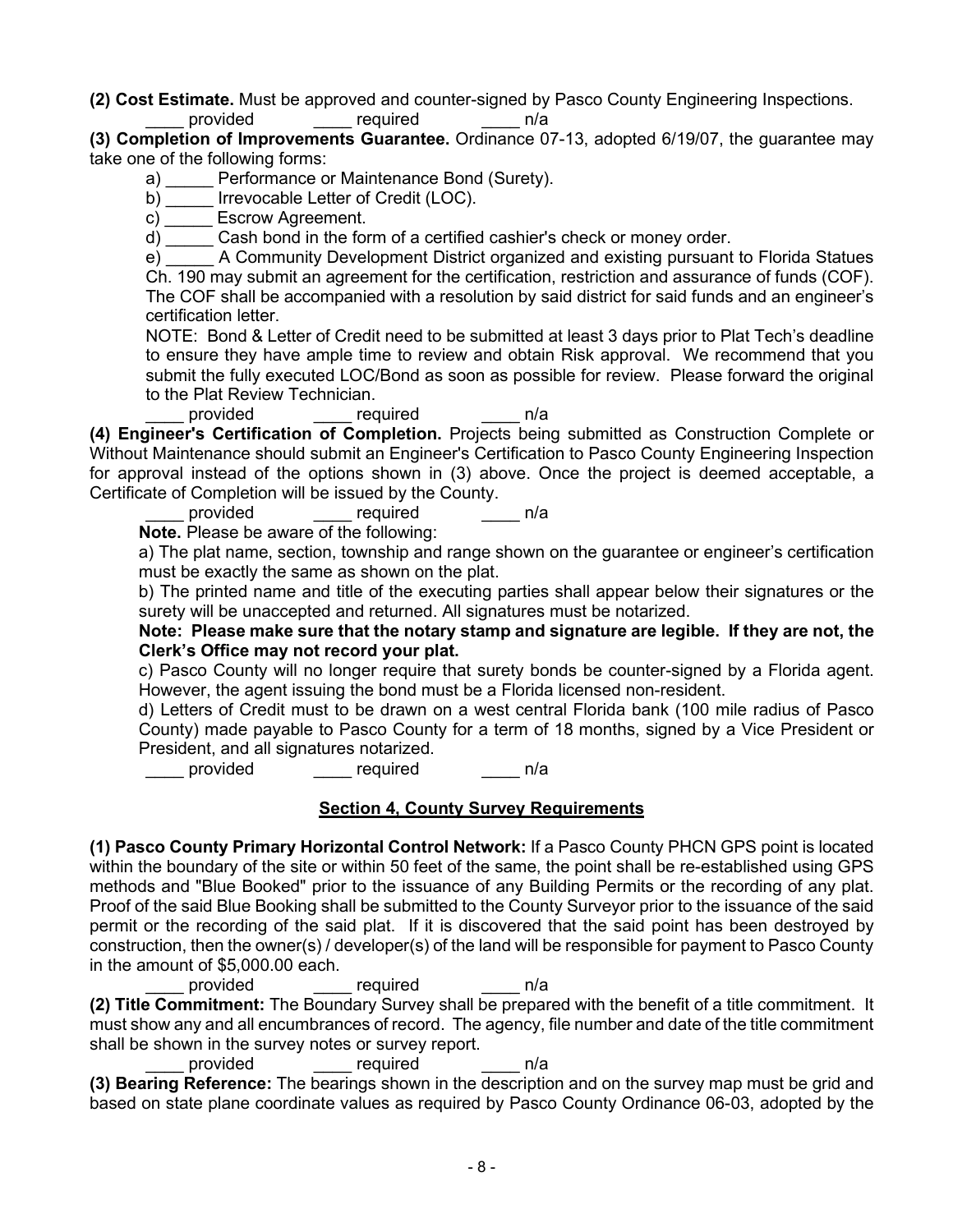Board of County Commissioners February 28, 2006. The bearing note shall be referenced to a wellestablished and monumented line.

required **n/a** 

**(4) Survey Description:** The description on the survey is consistent with the boundary map, plat description, the plat map and the Title Commitment.

provided required n/a

**(5) Survey Limits:** The survey shall be of the same area as the lands being platted.

provided required n/a

**(6) Required Data:** The survey contains the signature, printed name, Florida license number, seal and Certificate of Authorization number of the surveyor in responsible charge.

provided required n/a

**(7) Boundary Monumentation:** The boundary monumentation is set in accordance with the Standards of Practice as set forth in FS Chapter 472 and FAC 5J17.

provided <u>\_\_\_\_\_</u> required \_\_\_\_ n/a

**(8) PRM Inspection**

Must be completed and approved prior to final review of plat by the County Attorney.

\_\_\_\_ acknowledged

# **Section 5, Homeowners' / Merchants' Association**

**(1) Association Documents:** Submit a set of Covenants, Conditions and Restrictions (CCRs), Articles of Incorporation and By Laws. The approved association documents must be recorded in the Pasco County Clerk's office before the plat is submitted to the BCC for approval.

provided required n/a

**(2) SWFWMD: Specific Conditions.** The covenants must contain the exact language as indicated in said permit. Indicate the location of Condition numbers in the CCRs or, provide Pasco County with amended and recorded CCRs including said items. The three most common conditions are:

a) No owner of the property within the development may construct or maintain any building, *residence, or structure, or undertake or perform any activity in the wetlands, buffer areas, and upland conservation areas described in the approved plan or record plat unless prior approval is received from the SWFWMD pursuant to environmental resource permitting.*

*b) No owner of the property within the development may construct or maintain any building, residence, or structure, or undertake or perform any activity within the 100-year floodplain described in the approved plan and/or record plat of the subdivision unless prior approval is received from the SWFWMD pursuant to environmental resource permitting.*

*c) No owner of the property may undertake any roadway improvements within this development unless prior written authorization or notification of exemption is received from the SWFWMD pursuant to environmental resource permitting.*

provided required  $n/a$ 

**(3) Chapter 163.04 F.S. ENERGY DEVICES:** The CCRs shall not prohibit or have the effect of prohibiting solar collectors, clotheslines, or other energy devices from being installed on buildings, erected on the lots or parcels. This is in direct violation with Florida Statutes, based on renewable resources.

provided required n/a

**(4) Americans with Disabilities Act**: Remove that portion of the Article or Section from the CCRs pertaining to clotheslines being "disassembled by the owner within one (1) minute." That statement could be discriminatory to age and physically challenged persons and would not be approved by the ADA.

provided required n/a

**(5) Phasing.** Provide a copy of the recorded amendment to the association documents annexing additional phases into the association.

\_\_\_\_ provided \_\_\_\_ required \_\_\_\_ n/a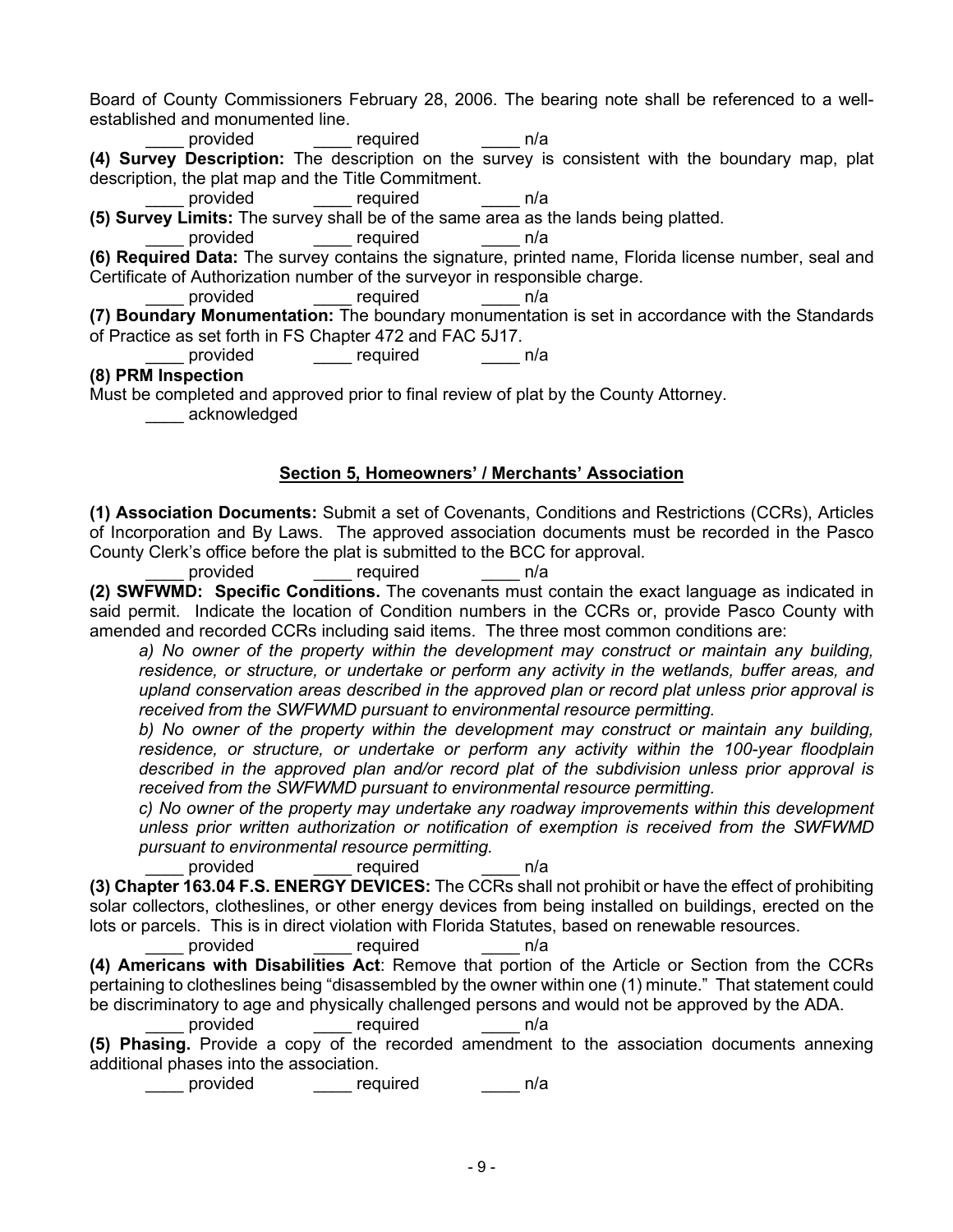**(6) Letter of Good Standing.** Submit verification that the corporation for the association is in "Good Standing" with the Florida Department of State with a copy of either the letter or the document from the Secretary of State.

provided equired n/a

#### **Section 6, Construction Plans Requirements**

**(1) Construction Plan Approval Letter and Memo.** A copy of the Pasco County Development Review Division Construction Plan Approval letter and corresponding memo are supplied. The plat will **NOT** be reviewed if the construction plans have not been approved by the Development Review Committee (DRC) or the Development Review Department (DRD). The memo lists the stipulations and conditions required.

provided required h/a

**(2) Level of Service/Certificate of Concurrency.** A copy of the current Level of Service issued with the Preliminary Plan approval. If the LOS has expired, a copy of the LOS renewal request unless it is Exempt. provided required n/a

**(3) Right-of-Way Preservation Ordinance.** The County Attorney's Office desires all additional rights-ofway pursuant to the Ordinance to be conveyed to the County in the form of Perpetual Easement or Fee Simple Deed. The Perpetual Easement or Deed shall be submitted to the Real Estate Division prior to plat approval. This recommendation does not affect interior public roadways; they will continue to be conveyed by plat dedication.

provided required n/a To obtain the approved documents for such conveyance please contact: Timothy Bowers Real Property & Planning Manager

Real Property & Planning Division

7220 Osteen Road New Port Richey, FL 34653

(727) 847-8138

**(4) Private Utility Company Acceptance Letter.** In the event Pasco County Utilities is not serving the project and a private utility company is accepting the water and/or sewer lines for maintenance, provide an acceptance letter from said utility.

provided equired n/a

# **Section 7, SWFWMD**

**(1) Wetland Conservation Area.** The Pasco County Attorney's Office sent a letter to the Surveying and Mapping Division entitled "Standard Conditions for all Wetlands not within Critical Linkages" (dated 6/1/05), which states that the wetlands are to be labeled "Wetland Conservation Area". This would include the wetland and the associated wetland buffer.

provided required n/a **(2) Wetland Jurisdictional Line.** The Jurisdictional Line as agreed upon by SWFWMD and/or the Army Corps of Engineers is labeled with bearing and distance. An annotated reference tie line shall be shown when the JD Line does not intersect a previously annotated line.

provided required n/a

**(3) Wetland Tracts.** All wetlands, unless exempted by the Pasco County Land Development Code (PCLDC) shall be platted as tracts and shall be deeded or dedicated to a mandatory homeowners' association, merchants' association or Community Development District for ownership and maintenance.

provided required n/a

**(4) Wetland Conservation Note.** All plats submitted to Pasco County where wetlands are present shall include this note:

 *Wetland Conservation Areas as shown hereon may be subject to certain restrictions found in: Pasco County Land Development Code, Southwest Florida Water Management District*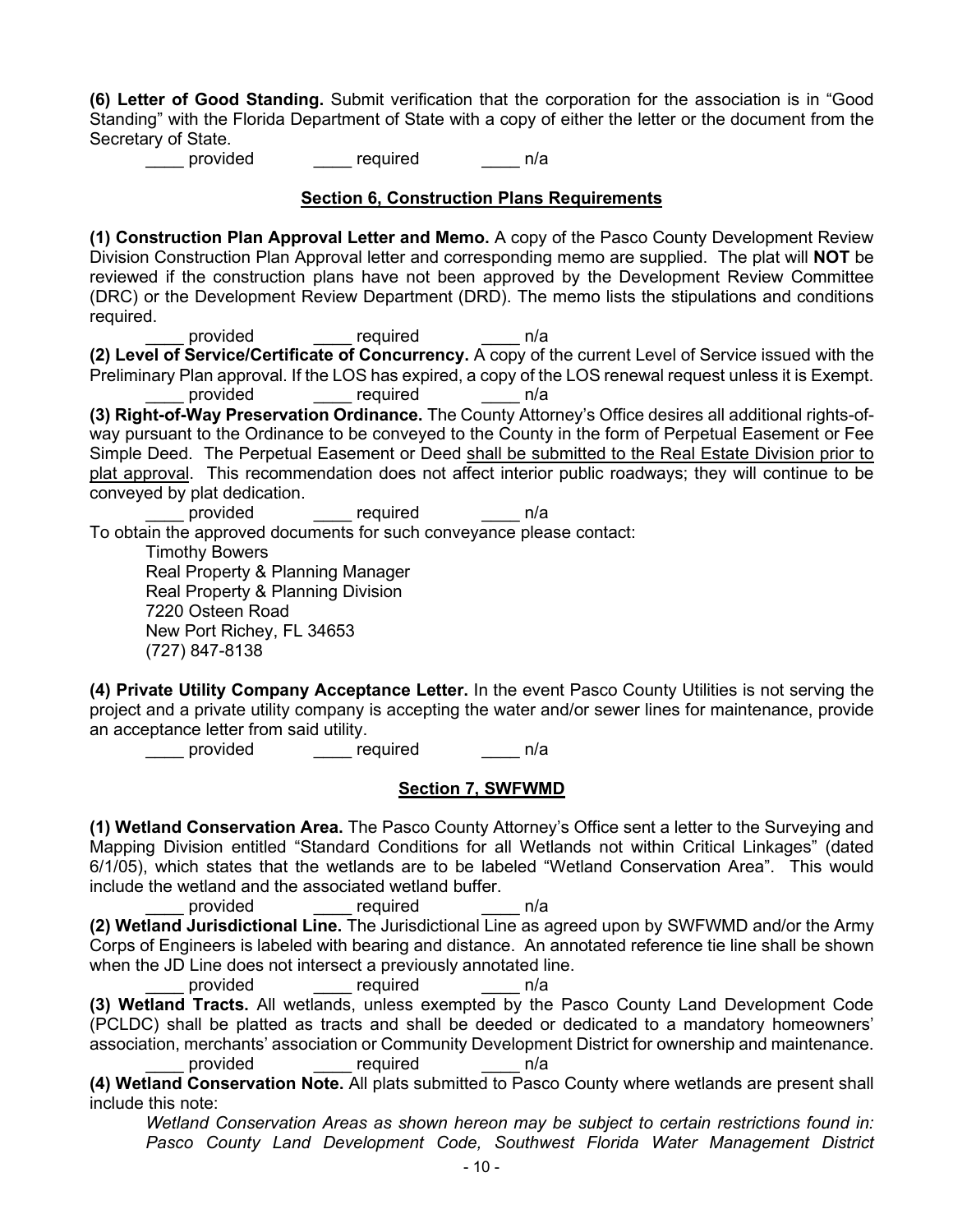*(SWFWMD.) Environmental Resource Permit, and/or the United States Army Corps of Engineers (C.O.E.) Permit.*

example provided and the required and provided and  $n/a$ 

**Section 8, Plat Drawing**

**(1) Lot Corner Monumentation.** Pasco County is integrating the digital plat submittals into the Property Appraisers Site and the County GIS Map. Plats should not contain Lot Corner Monumentation symbols that create non-intersecting lot lines. Lot corner symbols (if used) should be placed on a separate layer allowing them to be turned off for mapping purposes. Lot corners not to be shown graphically on the plat drawing but a Lot Corner Note similar to the one shown below will suffice.

*A (rod or pipe with cap and/or nail and disk) inscribed with (name and number) shall be set at each lot corner, points of intersection and changes of direction of lines within the subdivision as required by Chapter 177 of the Florida Statutes within the time allotted in s. 177.091(9).*

provided required n/a

**(2) Grid Bearings.** The bearings shown on the plat are based on state plane coordinate values pursuant to Ordinance 06-03, adopted by the Board on February 28, 2006, revising Land Development Code 306.10.

provided \_\_\_\_\_\_ required \_\_\_\_\_\_ n/a<br>provided \_\_\_\_\_ required \_\_\_\_\_\_ n/a required **n/a** 

**(3) Tic-Marks.** Unless monumentation occurs at the ends of curved lines or intersecting straight lines that appear almost straight tic-marks shall be shown.

provided required n/a

**(4) Tracts.** The Tracts are divided into different areas such as Wetland Conservation Area, Drainage Area and Common Area. It is preferred that those major areas be labeled as "Areas" rather than easements. However, there are other purposes found within these areas such as Access and/or Utility which would be delineated and labeled as an Easement. We are trying to standardize our plat language and your attention to this would be appreciated.

provided required n/a **(5) Plan Conformance.** The plat shall be in substantial conformance with the approved DRC or DRD preliminary plan and construction plan, SWFWMD plan and conditions thereof.

provided required n/a

**(6) Lot and Tract lines**. All plat boundary, tract and lot lines should be a continuous line type. The plat boundary line should have the heaviest line weight. Easements and centerlines should be an open line type and have lighter line weights.

provided required

**(7) Section Line – Plat Boundary Line Ties.** Label with bearing and distance the tie from the intersection of section and/or quarter-section lines to the nearest plat boundary PRM.

provided required n/a

**(8) Pump Stations.** Pump Stations (Lift Stations) to be dedicated to the County shall be record platted as tracts. The minimum size of said tracts shall be 30 feet by 30 feet.

provided \_\_\_\_ required \_\_\_\_ n/a

**(9) State Plane Coordinates.** Two unique and/or independent corners (PRMs) on the boundary of the subdivision plat shall have State Plane coordinates noted on them. Include this standard state plane coordinate note on all plats submitted to Pasco County:

*"The coordinate values shown hereon are based on the Pasco County Primary Horizontal Control Network and were established to* Pasco County Surveying and Mapping accepted methods and procedures for establishment of horizontal surveying control, and/or approved by the County Surveyor.

provided required n/a **(10) Ingress/Egress Easements.** A minimum 15-foot Ingress/Egress Easement is required to access land locked tracts.

provided required n/a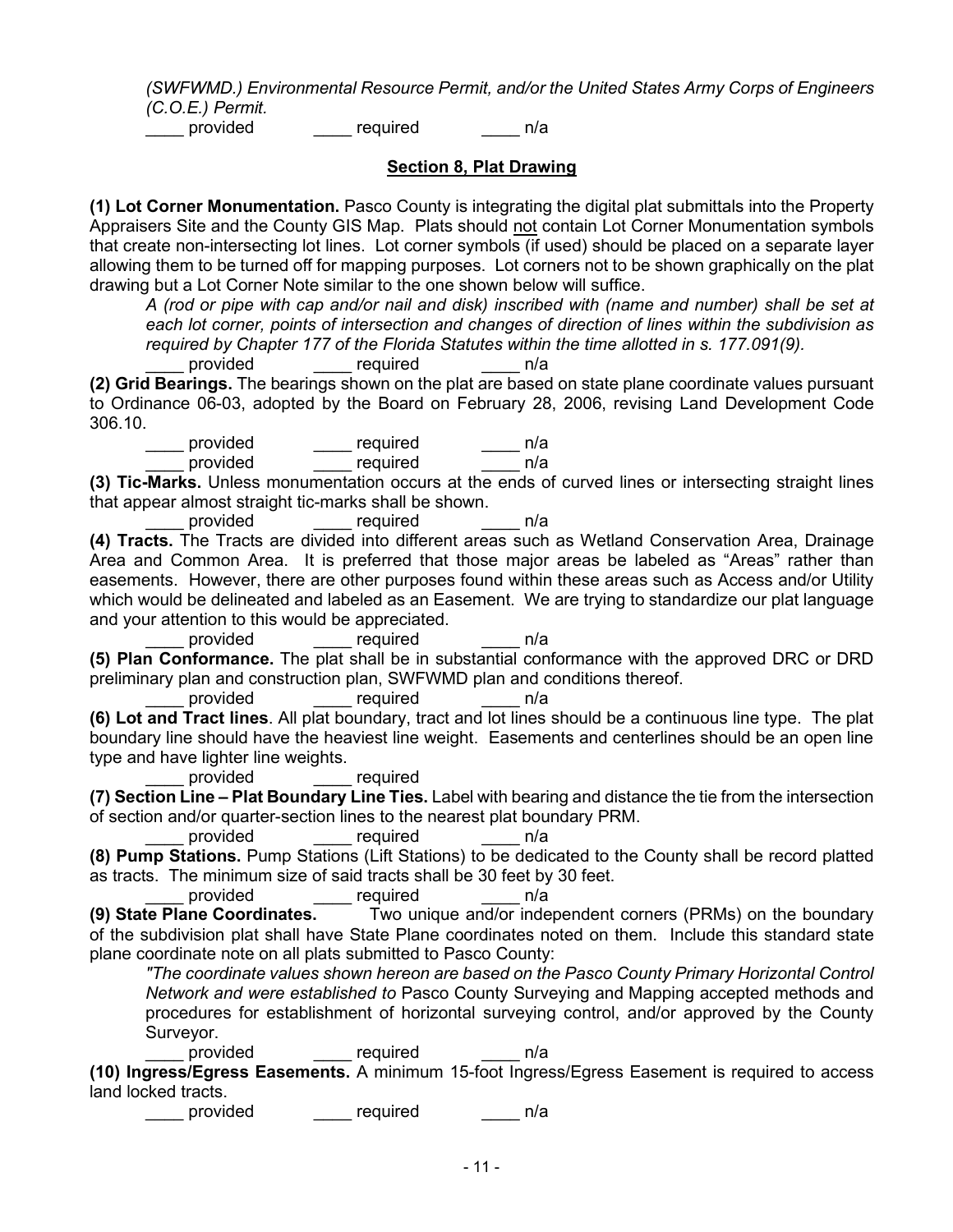**(11) Rights-of-Way.** Show and label the half right-of-way dimensions at several places along the R/W, at changes in width and at termination. The recorded documentation for rights-of-way adjacent to the plat shall be so noted.

provided required n/a **(12) Neighborhood Parks.** All recreational areas shall be record platted as tracts and conveyed to a mandatory Homeowners' Association or another entity other than Pasco County. Include the Park Tract designation(s) and to whom it/they will be conveyed to in the Dedication. The land provided for use as Neighborhood Park(s) (NP) shall be developable uplands exclusive of required setbacks from wetland or environmental areas and shall not contain any restrictions or encumbrances that prevent its use as a NP. In addition, the following uses/land areas shall not be considered part of the required NP land: 1) clubhouses, 2) floodplain mitigation areas, 3) drainage/stormwater detention areas (except for said areas used solely for permitted NP amenities), 4) parking areas (except for parking areas required to satisfy minimum parking requirements for permitted NP amenities), 5) landscape easements, and 6) sidewalks and bike/multimodal paths satisfying requirements of the LDC. (PCLDC 905.1F)

provided required n/a

**(13) T-Type Turnaround Easements.** Temporary "T-Type Turnaround" Easements are required on dead-end roadway stubs.

provided required n/a **(14) Point of Commencement.** The POC shall be labeled.

provided

**(15) Point of Beginning.** The POB shall be labeled. provided required n/a

**(16) Plat CD.** The AutoCAD plat CD of the final approved version of the plat should be in model space (one overall drawing) and on state plane coordinates. Also include all sheets of the plat.

\_\_\_\_ provided \_\_\_\_ required \_\_\_\_ n/a

**(17) Cover Sheet.** The cover sheet should be set-up with a two or three column format reading down the column and across the page. The Description should be at the upper left followed in column format by the Certificate of Ownership and Dedication, Owner's Acknowledgement, Mortgagee, Mortgagee's Acknowledgement, Community Development District's Acceptance, District's Acknowledgement, HOA Acceptance, HOA Acknowledgement (if applicable), Title Certificate, Review by County Surveyor, Board's Certificate, Clerk's Certificate and the Surveyor's Certificate.

provided required n/a

**(18) Minimum Easement Width**. In no case shall the total minimum easement width be less than five (5) feet.

provided equired h/a

#### **Section 9, Description and Dedication**

**(1) Description.** The description on the plat is consistent with the plat map, survey boundary description and the survey boundary map. The primary plat description shall consist of a metes and bounds type description. However, an "also known as" description may accompany the primary one. If this is a replat of a portion of an existing recorded plat a metes and bounds description may not be necessary.

provided required

**(2) Perpetual Easement for Private Roads.** The dedication shall provide for a perpetual easement to Pasco County:

provided required n/a

**(3) Perpetual Easement for Commercial Areas.** The dedication shall provide for a perpetual easement to Pasco County over parking areas and drive isles as follows:

*Owner does further grant, convey and dedicate to Pasco County, Florida, a perpetual easement over all private access easements and parking areas for any and all governmental purposes incidental thereto.*

\_\_\_\_ required \_\_\_\_ n/a

**(4) Tracts "I" and "O".** Pasco County Property Appraiser's Office does not allow tract names with "I" and "O" as they are easily confused with the numbers 1 (one) and 0 (zero).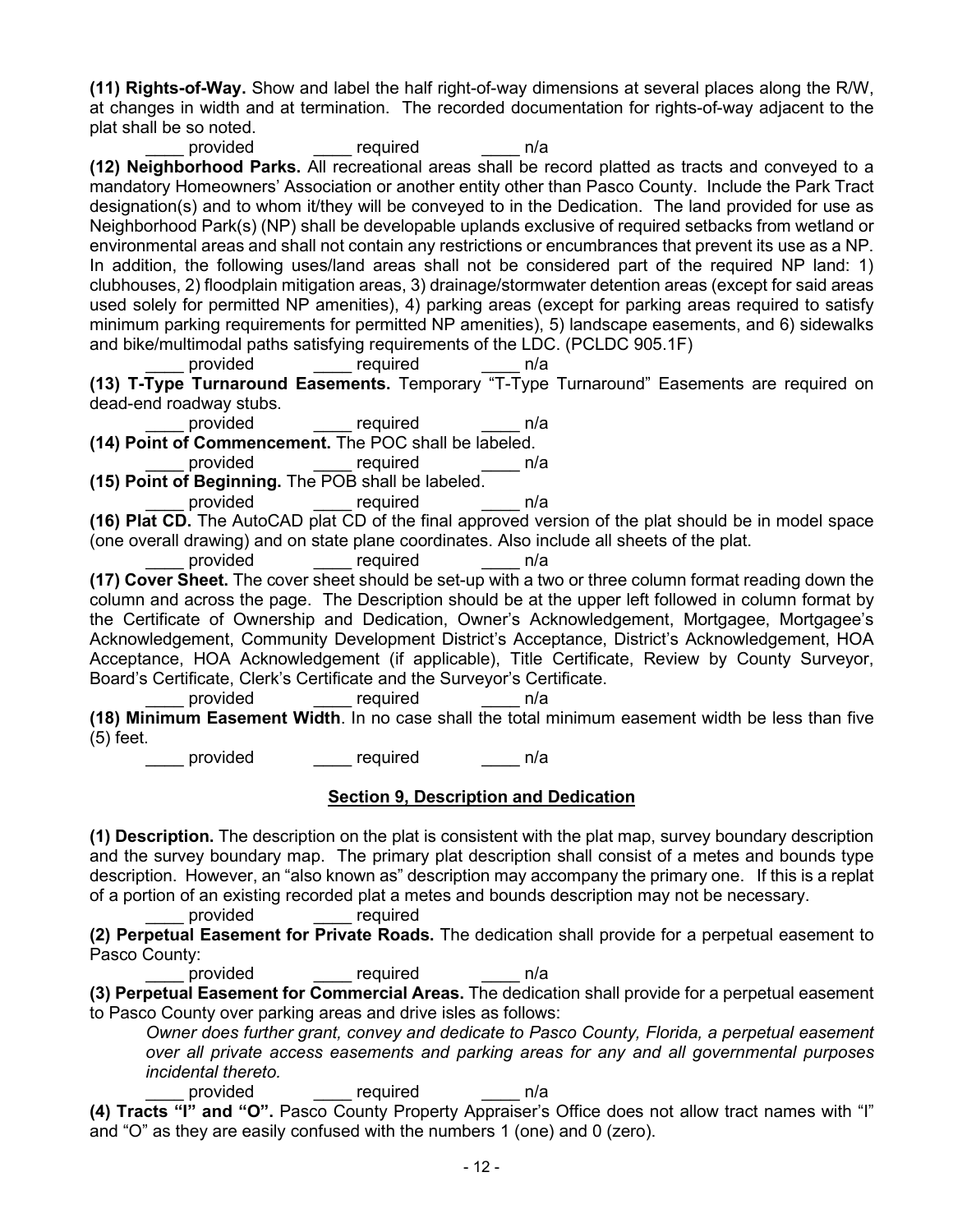**(5) Tracts. NOTE**: Only governmental agencies such as city, county and community development districts (a form of quasi-government) are eligible for dedicated lands.

provided required n/a

**(6) Neighborhood Parks.** The land provided for use as neighborhood parks shall be developable uplands exclusive of required setbacks from wetland or environmental areas and shall not contain any restrictions or encumbrances that prevent its use as a neighborhood park.

*Owner does further grant, convey and dedicate Tract "NP" (Neighborhood Park) as shown and depicted hereon to the "Name of District" (the "District") or "Name of Association" (the "Association"), said District / Association shall be responsible for maintenance thereof. Said tract shall be for the benefit of the individual lot owners, tenants and their assigns.*

provided expression required

**(7) Lift Station Tracts.** The dedication language for pump stations shall be shown in the dedication:

provided required n/a

**(8) Flow-Through Easement.** The dedication language for Flow-Through Easement shall be shown in the dedication.

provided required

**(9) Unapproved Language.** Dedication paragraphs shall not include the following phrase or phrases similar to this:

*"(tracts). . .shall initially be privately owned and maintained by the undersigned and subsequent to the filing of this plat the undersigned's or the District's reserved interest in these utility improvements and facilities shall . . ."*

provided required n/a

**(10) Intention.** Some forms of the dedication included the phrase, "It is the intention of the owner of the lands described above that . . .", the County Attorney's Office would like the word "intention" removed from the dedication. Intention is not an assurance the work will be completed.

provided required n/a

**(11) As-Built Plans.** Some older forms of the dedication may have included the phrase, "and shown on the as-built plans filed with the County for such lands". The County Attorney's Office has requested this phrase be removed from plat Dedications.

provided required n/a

**(12) Private.** The Dedication should not include the word "private" with respect to its use with easements and government. Example: Tracts "A" and "B" (containing Private Drainage Areas).

provided required n/a

**(13) Utility Reservation.** Include this paragraph in the Dedication:

*Reserve unto itself, its respective heirs, successors, assigns or legal representatives a nonexclusive easement in common with others located within the Utility Easement over and across the front of all lots on the Plat. Said non-exclusive easement is for the installation, operation and maintenance and/or replacement of communication lines including but not limited to cable television, internet access, telecommunications and bulk telecommunication services to the extent consistent with s. 177.091(28);*

provided <u>equired</u> n/a

**(14) Owner.** The signing person for the Owner must be a President or Vice President. The owner's name and title shall be printed below the signature or authority to sign or resolution included with plat submittal for person signing.

provided required n/a

**(15) Dates.** All dates shown thereon shall be for the current year or leave blank \_\_\_\_.

provided equired n/a

**(16) Community Development District.** In order for the District to formally accept those certain tracts being dedicated to them a signature block shall be included along with two witness signatures and an acknowledgement.

provided equired n/a

# **Section 10, Plat Details**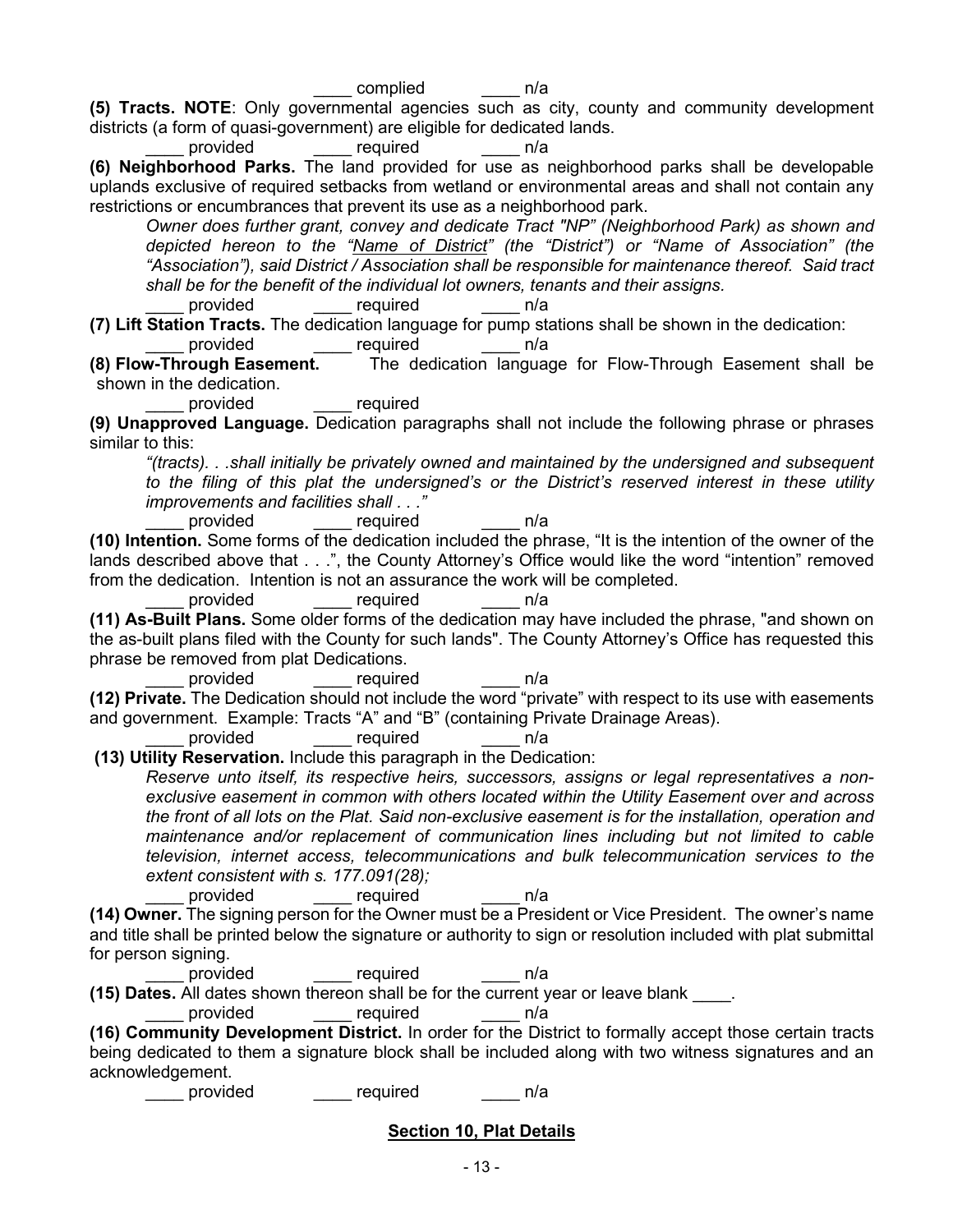**(1) Permanent Control Point Detail.** Show the PCP detail per the Pasco County web site. In the PCP detail the disks shown as reference points should be imprinted with the company's LB number and not "PCP". A PCP disk should only be placed at the actual PCP location.

provided <u>\_\_\_\_\_</u> required \_\_\_\_\_\_ n/a **(2) Clear Sight Triangle.** Show the CST detail per the Pasco County web site. provided expression required

# **Section 11, Signature of Reviewer**

#### **Plats will not be accepted for review unless accompanied by a completed and signed form of this plat review checklist.**

This Plat Review Checklist is for informational purposes only and should not be considered to be a full and complete plat review. For additional information please refer to Florida Statutes Chapters 177 and 163, Florida Administrative Code 61G17, Pasco County Land Development Code, Development Review Memo stipulations, Growth Management and Zoning Petition conditions, Southwest Florida Water Management District permit, Army Corps of Engineers permit, Environmental Resource permit, Pasco County Resolutions, Ordinances and Rules.

The undersigned does hereby acknowledge that the accompanying plat was prepared under my direction and supervision and reviewed by me.

| Signature of Reviewing Surveyor: | Date |
|----------------------------------|------|
|                                  |      |

Pasco County, Surveying and Mapping Division, Plat Review Checklist FCP-4/22/2008-Version 2

#### Revisions:

5/8/08 - Ordinance 06-03, (1) Benchmarks and Report; 5/8/08 - Section 9, Description and Dedication, (8) Tracts I and O; 5/8/08 - Section 9, Description and Dedication, (9) Tracts, B-Conveyed by Separate Instrument; 7/13/13 – (2) Title Certification; 6/14/14- 177.091 (2) Sheet size; 2/27/18 – Multiple revisions throughout; 10/3/19 - Multiple revisions throughout; 11/3/2020 – Page 7 (addition of LDC 1302) and Page 9 (addition of PRM requirement); 3/24/21 the word preferred removed from Section 8 item (1).